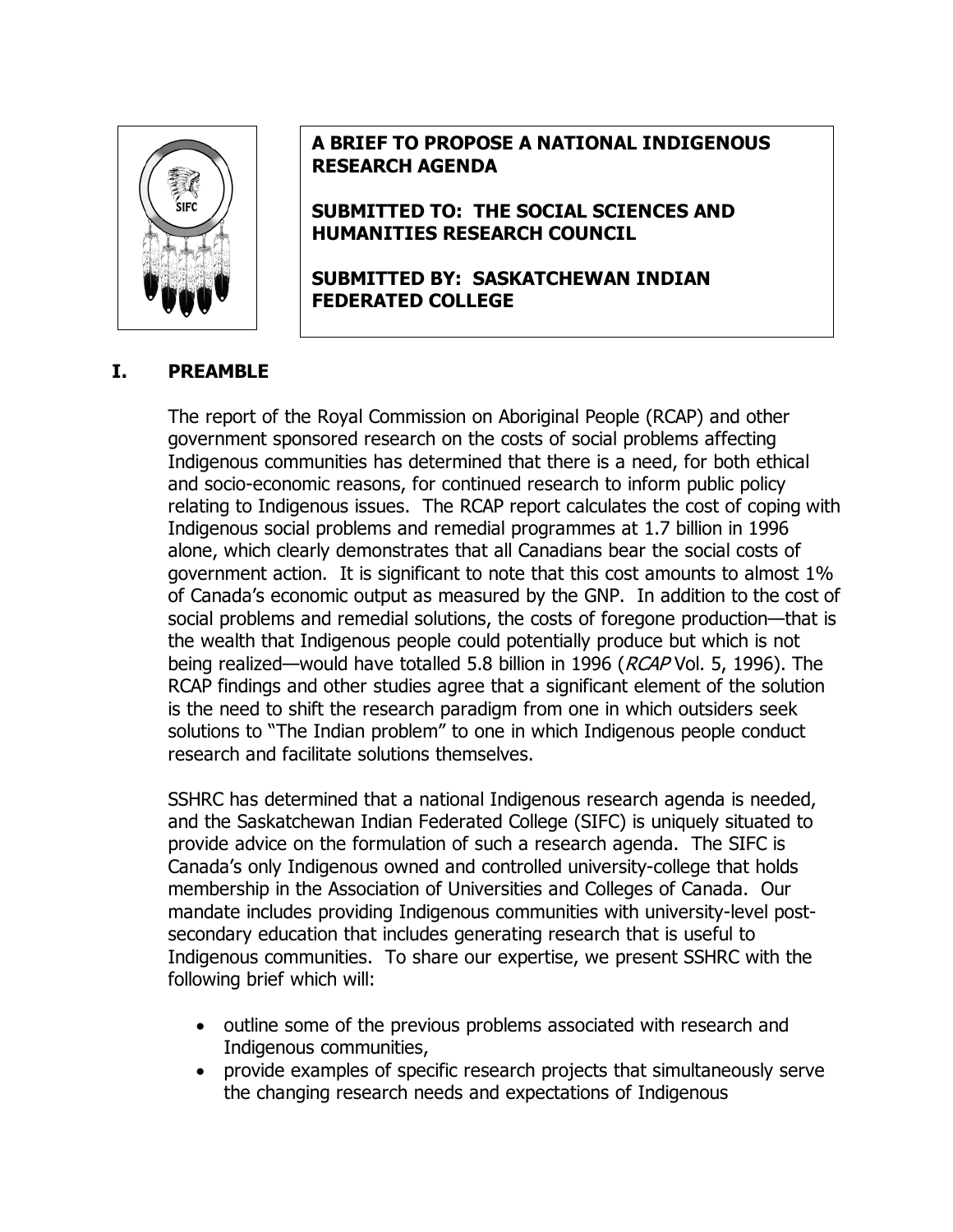communities, enrich our general intellectual repertoire, and demonstrate the potential to inform public policy,

- examine the need for training more Indigenous researchers,
- recommend strategies for shifting the research paradigm to one whose direction which is more appropriate and productive, and
- recommend benchmarks for an Indigenous research agenda.

## **II. RESEARCH AND INDIGENOUS COMMUNITIES: A PROBLEMATIC HISTORY**

Indigenous people believe that their communities have been "researched to death" and that some outside researchers have exploited, and continue to exploit, their communities by taking Indigenous knowledge and using it for financial and personal gain in the form of tenure, promotion, public acclaim, or personal development. It has often been the case that outside researchers give little or nothing in return to Indigenous communities for their contributions and, in many instances, communities have never seen or received copies of the research results. It has also been the case that outside research has had negative impacts on Indigenous individuals and communities. As a result, many Indigenous communities distrust outside researchers.

Despite Indigenous apprehension, published and unpublished research reports have proliferated in the last fifty years. However, many mainstream researchers are unaware or lack access to the preponderance of unpublished research findings, especially studies conducted by predominantly non-Indigenous consultants funded by Indian and Northern Affairs Canada (INAC), other government agencies, and First Nations themselves. Research results from these studies are often confined to government storage or locked files, or are housed in band offices on reserves across the country, which makes them all but inaccessible to those who have no direct contact with Indigenous communities. Lack of outsider access to these studies places an undue burden-on Indigenous communities, which see many outside researchers "re-inventing the wheel" again and again.

Indigenous people have had more than one hundred years of experience with outsiders who have come into their communities to conduct research framed by "The Indian problem." At first, "The Indian Problem" paradigm was couched in humanitarian efforts: how best could government care for the remnants of the Indigenous population who inevitably faced extinction? When it became clear that Indigenous people were not going to vanish into extinction, "The Indian Problem" paradigm sought to find effective ways to help Indigenous people assimilate into mainstream society. Today "The Indian Problem" paradigm continues to problematize Indigenous peoples by studying Indigenous poverty,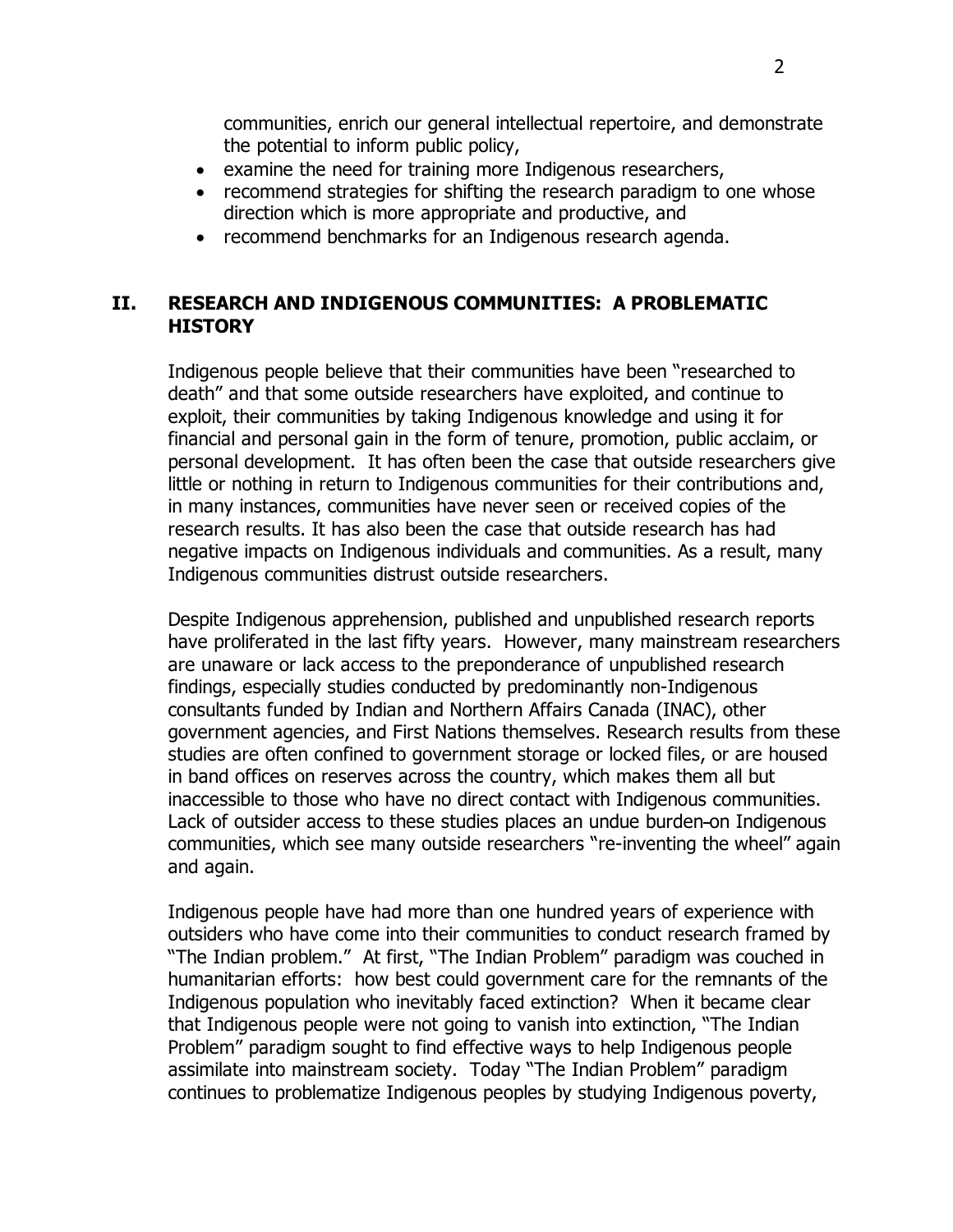the justice system, education, health, and a host of other complex issues as "Indian" problems rather than as systemic problems inherent in a society that historically treats Indigenous peoples as outsiders or others.

Historically, it has been outsider research that ultimately informed public policy ostensibly designed to address "The Indian problem." However, to date, public policy has been unsuccessful, and indeed, has often caused even more problems for Indigenous people and their communities than it has resolved. Many Indigenous people still feel as if they are victims of what Prof. Richard Pope of the University of Regina called "scientific colonialism." In his address to Cree Elders at the Plains Cree Conference, held in Fort Qu' Appelle, Saskatchewan in 1975, Professor Pope explained:

. . . the general definition of colonialism is when one people rules another people, when they have all the power over another people. And economic colonialism is when all the economic decisions are made somewhere else, not by those people. Now by scientific colonialism, I mean a situation where a people have to turn somewhere else to find out about themselves. . . . Now if you have a situation where young Indian people have to turn outside to find out about their own culture all the time, then I think you have a situation of scientific colonialism. And I hope that this can be stopped. That doesn't mean, of course, that some individuals from outside can't do work with another people. Sometimes, the views of outsiders about oneself, about one's own life, can be very, very helpful . . . But to have the great bulk of the work on one's society done by people who are not members of it is, I think, a tragedy, and creates a sense of powerlessness among the people (Pope, 1975: 133).

Even in 1975, it was clear that there was a need for a different kind of research agenda, one that was Indigenous-centred and directed rather than one framed and conducted by outsiders.

Since their emergence in the early 1970s, Indigenous/Native/Indian Studies scholars have challenged the conventional research paradigm, but like many initiatives developed by Indigenous peoples, Indigenous Studies departments, scholars, and research approaches are often marginalized, under-funded, or misappropriated by the mainstream. Current conditions in Indigenous communities demonstrate that "outside" solutions do not work. The RCAP and other Indigenous-centred studies demonstrate further that any solutions to the considerable issues confronting Indigenous peoples people today need to come from the people themselves.

Many Indigenous communities and political organizations have attempted to take control over the research done in their communities by setting their own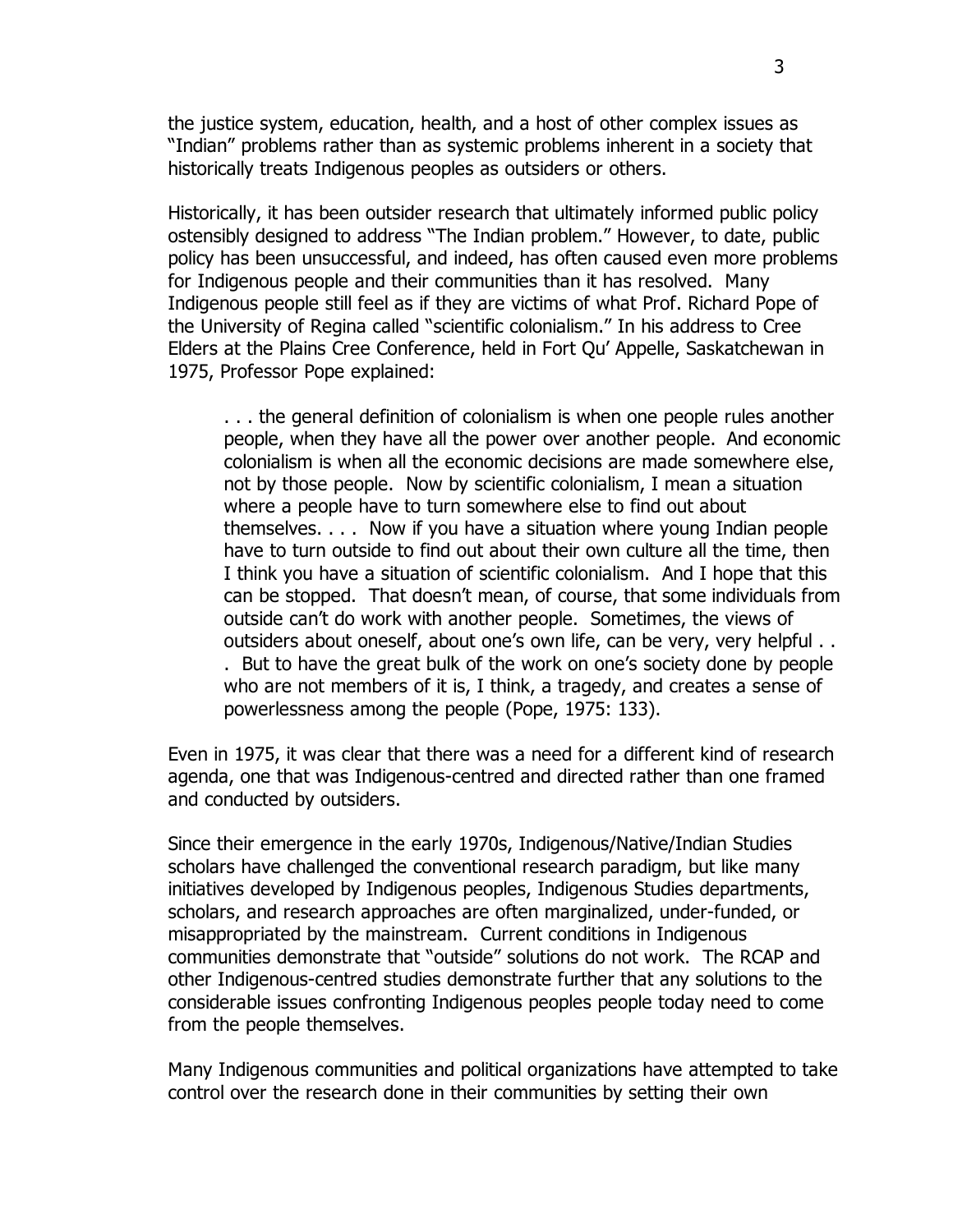research agendas based on community needs and by engaging researchers whom they trust to conduct that research. In some instances these researchers are mainstream academics who have cultivated trust relationships with individuals within the communities. In other instances the researchers are community members. Nevertheless, it is clearly evident that community-based and collaborative research projects that focus on community needs and produce tangible results are appreciated and valued at the community level.

While numerous non-Indigenous researchers are available and willing to do community-based and collaborative research, Indigenous communities prefer to work with Indigenous scholars. Many Indigenous scholars are already well-aware of the issues, approach research with the goal of promoting community healing and facilitate community development, and perceive 'research' as a life-long commitment rather than a short-term project. Indigenous scholars are in high demand and receive innumerable requests to conduct community-based and community-controlled research, and consequently, they are often over-taxed by the many demands. Funding for this kind of research usually comes from Indigenous communities, INAC or other government departments. When a community initiates research it does so with the intention of owning the results which it puts to use to meet its own needs. Often the research helps communities develop their own policies based on its traditional practices. Sometimes it is used as evidence in court cases that the community has launched in an effort to reclaim traditional lands or get redress for past and present wrongs. Although the research provides a service to Indigenous communities, the results are generally not published in peer-reviewed journals and are not readily accessible to the academy. Furthermore, given the "academic" nature of tri-council funding criteria, many of these community-needs based research projects do not even bother to apply for tri-council funding.

Another reason Indigenous peoples have under-applied for tri-council funding is because of the difficulties encountered with the Tri-Council Policy Statement on Ethical Conduct for Research Involving Humans. There is no question that the new Tri-Council Policy is a tremendous improvement in that it requires informed consent of the subjects/participants. Prior to this requirement, many Indigenous people were exploited for their knowledge. Even though today's Tri-Council Policy is supposed to prevent such exploitation, in some ways it still continues. The vagueness of Chapter 6 allows Research Ethics Boards to take into account culturally appropriate research methods for the Indigenous communities in their areas. However, most boards attempt to interpret and apply the principles without any or adequate input from Indigenous scholars and communities. Furthermore, there are several aspects of Section 6 that are problematic. It fails to recognize that individual rights are as significant as collective rights. For example, some kinds of knowledge are collective, others are owned by individuals or families.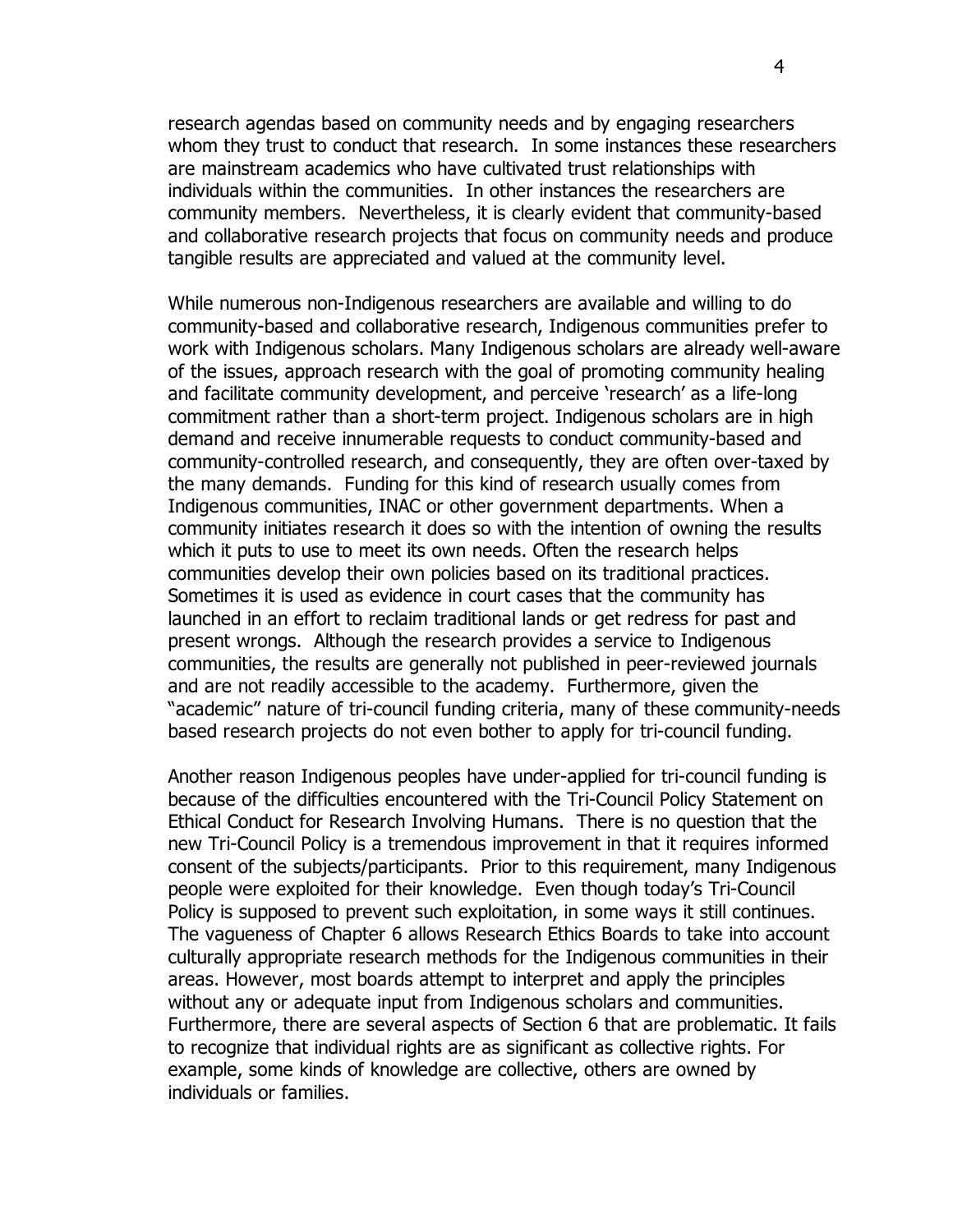Having confounded research involving Indigenous people with this individualcommunity relationship, Section 6 is unduly narrow in its conception of ethical issues involving Indigenous people—the document provides little guidance about protocols for working with Elders, especially issues surrounding informed consent in such settings except for the most general platitudes. Furthermore, because Research Ethics Boards rarely understand what is culturally appropriate for the Indigenous communities in their areas, they often interpret Chapter 6 in culturally inappropriate ways. Their primary concern has more to do with protecting the interests of researchers than the research subjects/participants.

This is also reflected in the *Copyright Act* where researchers and their resulting scholarship are protected far more than Indigenous knowledge-keepers are. For many years researchers have been entering Indigenous communities to meet Indigenous knowledge-keepers, who are scholars in the eyes of the community, to collect oral narratives. Under copyright laws, once transcribed the teachings become the "property" of the researcher who can publish them at will in whole or in part unless the original Indigenous scholar/knowledge-keeper expressively retains legal copyright or expressly restricts the use of the material. Many informed consent forms have provisions for use and reproduction, but like the copyright laws themselves, these are based on concepts that are often foreign and incompatible with traditional protocols governing access to and the transmission of knowledge. In most Indigenous intellectual traditions one does not "own" knowledge until one has apprenticed long enough to demonstrate proficiency and has earned the right to practice and live it. In Indigenous contexts, knowledge is intended to be applied not merely studied, and the student/researcher makes a life-long commitment to his/her teacher and community. Just because a traditional knowledge-keeper shares information does not mean s/he "gave" the material to a researcher. Furthermore, copyright laws were created to protect "creations" not traditional oral accounts that go back perhaps centuries and might or might not have a known or tangible original author/creator. How can one stamp "copyright" on an oral narrative? Indigenous scholars and Indigenous communities are responding to this gap by developing their own ethical research guidelines based on traditional protocols and cognizant of implications of existing copyright laws (Council of Yukon First Nations, 2000; Frank, 1997; Canadian Society for Circumpolar Health, 1995).

Other difficulties Indigenous-centered research encounters with the conventional paradigm concerns methodology. For example, in the not-too-distant past, Indigenous students were denied the right to follow traditional research protocols— for example, the exchange of tobacco for access to stories—by university Research Ethics Boards (Michell, 1999). There is also the clash in conceptual understandings about "expertise". In many Indigenous contexts "researcher as student" is the norm rather than "researcher as expert". In the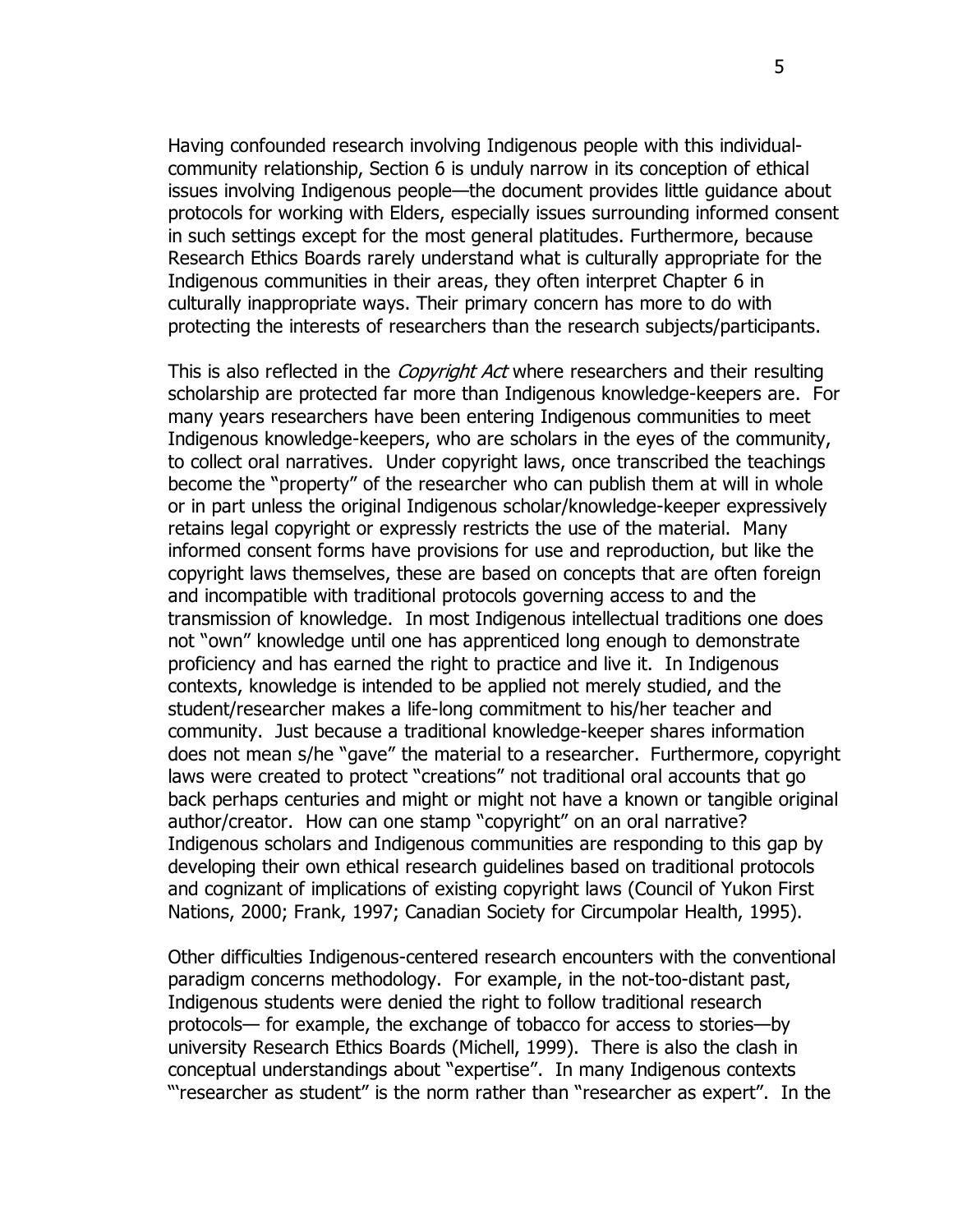former instance the traditional knowledge keeper is "expert" and researcher is "learner/student". In the later, the researcher becomes the "expert" after s/he garners the traditional knowledge from the Indigenous scholar/knowledgekeeper. In some instances Elders reject tape-recording or note-taking as they strive to train their apprentices' memories and oratorical skills. Sometimes Elders even refuse to sign informed consent forms although they freely give their consent (and restrictions) verbally. Chapter 6 does not recognize that in working with Elders the relationship between researcher as expert and Elder as lay informant is turned upside down. In many instances, this might make the issue of informed consent moot, and the customary Social Science precaution of ensuring anonymity could be insulting to the knowledge-keeper. These are just a few of the difficulties Indigenous scholars have encountered, many more examples can be given.

For present purposes it is important to stress that problems such as these present difficult challenges to SSHRC in its effort to promote research into Indigenous issues, especially research that will effectively inform public policy. However, these challenges are not insurmountable. Faculty at the SIFC have engaged in a number of research projects that have been effective in meeting these challenges.

#### **III. INNOVATIVE RESEARCH PROJECTS**

A. The Indigenous Peoples' Education Project

Participants: Faculty, staff, Elders, SIFC Faculty and staff, University of Regina Other community members as appropriate

As a proactive way to enhance understanding of Indigenous peoples' ways of teaching and learning, as well as provide a mechanism to promote faculty partnerships between the two institutions, the Offices of the Academic Dean at the SIFC and the Vice-President (Academic) at the U of R jointly created the Indigenous People's Educational Projects Fund in the year 2000 and to support it made available \$15,000 annually for three years. Normally, awards would be of one year's duration and up to a maximum of \$2,500. Each project team includes faculty members from both the SIFC and the U of R. Teams of more than two members are encouraged and teams could also include members external to the University and the SIFC. A broad range of projects are considered so long as they were designed to increase the awareness of Indigenous education, especially amongst students, to enhance Indigenous content in course curricula, and to encourage Indigenous perspectives in teaching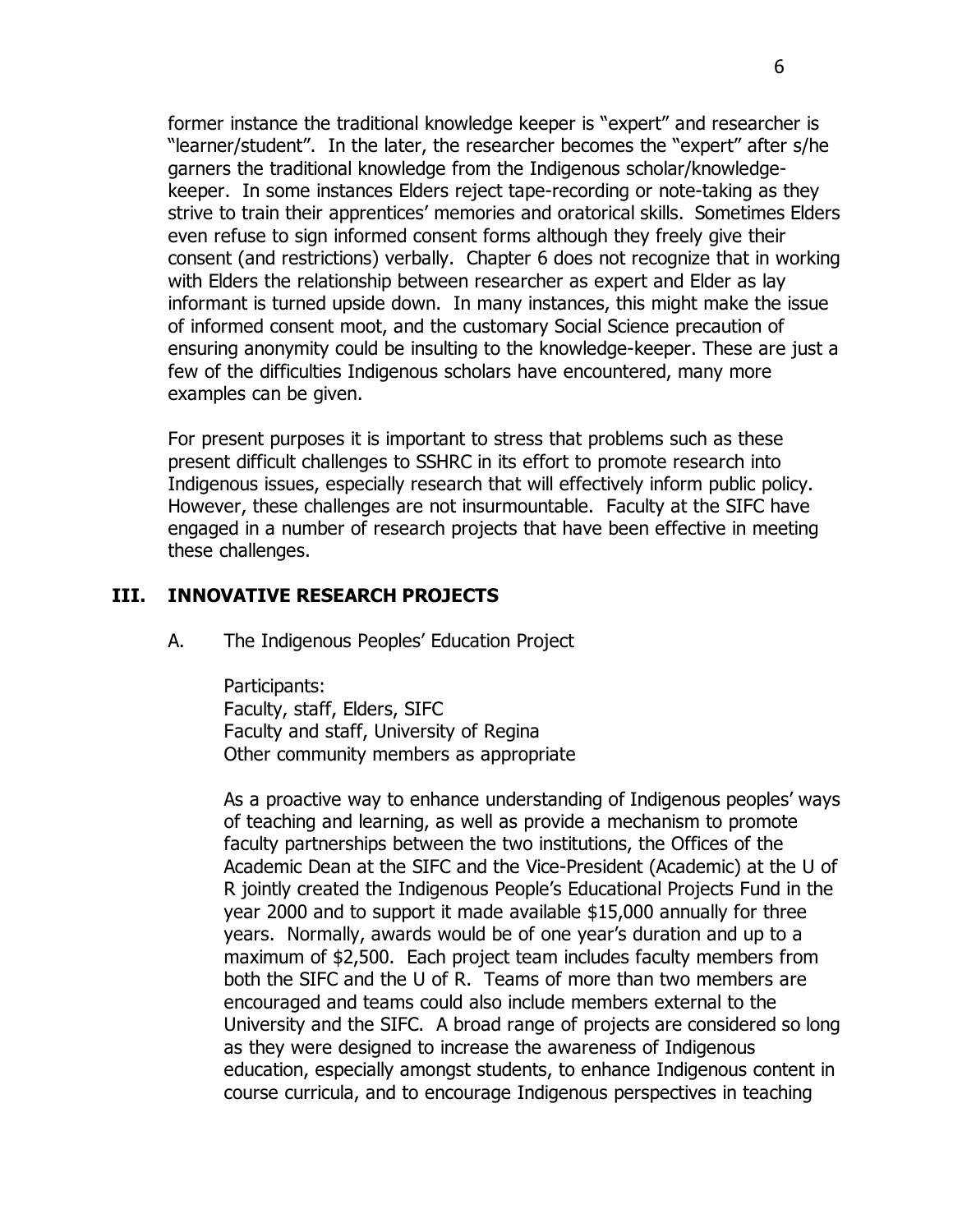and learning. Generally projects were expected to relate to Indigenous peoples' knowledge and ways of learning, as well as, understanding of Indigenous issues. The Indigenous Peoples' Educational Projects Fund was greeted with enthusiasm by faculty and staff at both institutions, and membership on research teams has been very diverse and has included faculty, staff, community members, and Elders. Two representative projects are "Cree Stories for Curriculum" and "Time And Again: Cross-Cultural Memories Of Learning To Read And Write."

1. Cree Stories for Curriculum

Participants:

Beatrice Lavallee, SIFC Elder Prof. Jean Okimâsis, SIFC Department of Indian Languages, Literature and Linguistics (translation, transcription) Prof. Neal McLeod, SIFC Department of Indian Studies (interviewer and project coordinator) Prof. Arok Wolvengrey, SIFC DILLL (text editing) Neil Sapp, SIFC student (interviewer, translator, transcriber) Thomas Roussin, SIFC student (technician) Melissa Blind, SIFC student (research assistant) Dr. Volker Griefenhagen, Department of Religious Studies, University of Regina Dr. Lorna Anderson, Department of Religious Studies, University of Regina

Beatrice Lavallee is an Elder at the Saskatchewan Indian Federated College and regular participant in the SIFC Cree Language Circle (commonly known as "Cree Toastmasters"). The project team recorded several of her narratives to use for curriculum in Cree Language, Indian Studies, and Religious Studies classes. The narratives were translated and transcribed as well as being recorded onto a CD-ROM, so that the students could hear Mrs. Lavallee's voice, which would help to maintain the "oral" flavour of the narratives and story-telling. Throughout the process, the interviewer and transcribers worked closely with Mrs. Lavallee in order to ensure that all of the information was recorded correctly. Mrs. Lavallee retained copyright of the narratives.

2. Time And Again: Cross-Cultural Memories Of Learning To Read And **Write** 

Participants:

Prof. Angelina Weenie, SIFC Department of Indian Education Dr. Christine Watson, SIFC Department of English Dr. Kathleen O'Reilly Scanlon, University of Regina Faculty of Education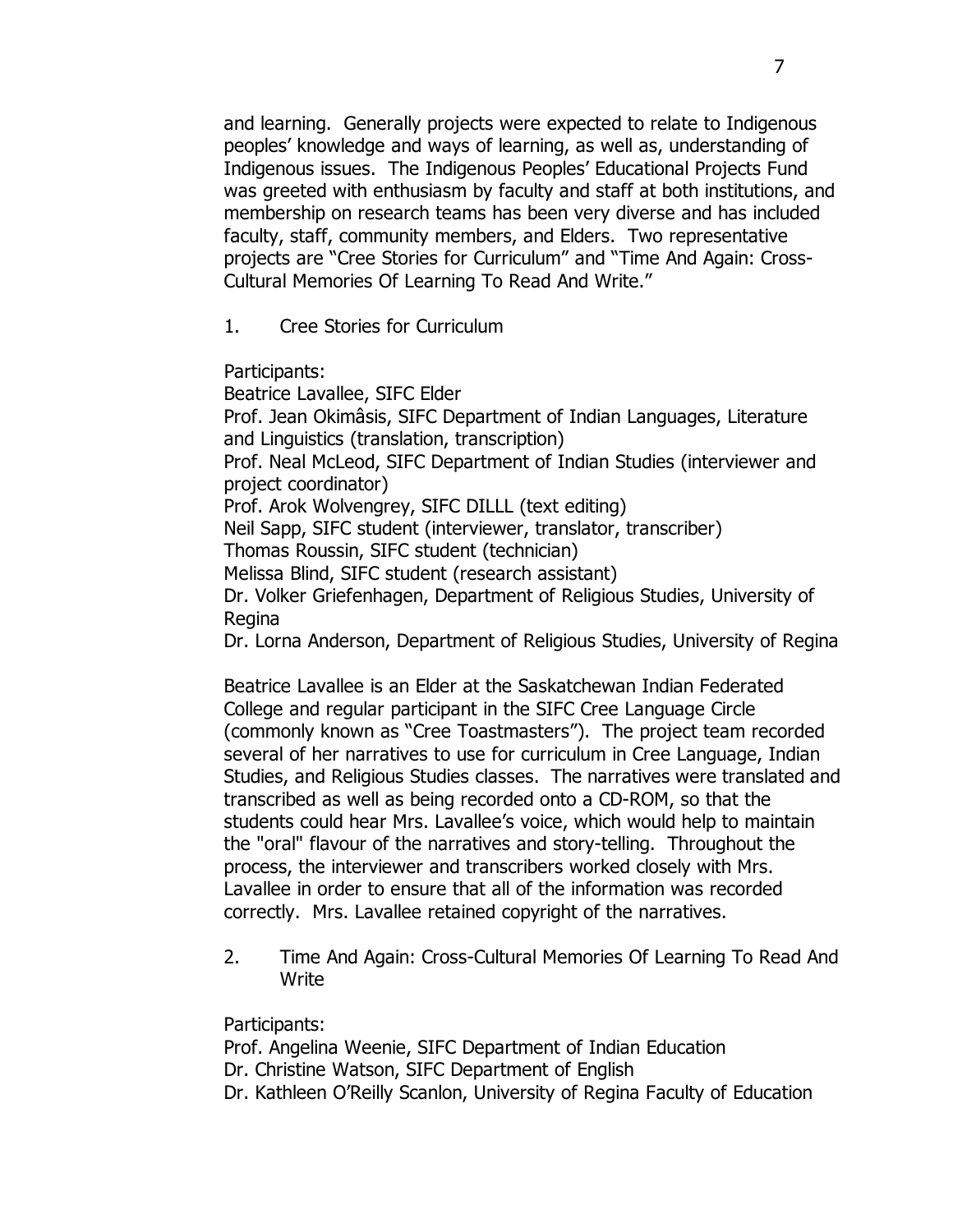Students at the SIFC and the University of Regina

This goal of the project is to address several research questions relating to students' acquisition of literacy: How do early memories of learning to read and write affect adult attitudes towards learning and/or teaching the language arts? In relation to Education students, how do such memories affect the ways in which student teachers may approach the teaching of Language Arts? How do memories of learning to read and write differ cross-culturally? And, by extension, how do attitudes towards the value of literacy differ cross-culturally? In other words, how have wider community attitudes towards literacy affected personal experiences with the language arts? This project is designed to promote greater crosscultural understanding by encouraging students to tell stories and share memories of past experiences with language arts. During the research component of this project, the three researchers have asked their students to record their memories of learning to read and write.

The underlying assumption of the study is that it is important to understand our own foundations of literacy in order to develop effective approaches to the teaching of Language Arts. The expected outcome of the project is to promote greater cross-cultural understanding by encouraging students to tell their stories and share memories of past experiences with learning to read and write

Recognizing that Indigenous research endeavors validate the experiences and knowledge of Indigenous peoples and connect the research enterprise to Indigenous positions this research project is founded on the premise that Indigenous research practice calls for Indigenous research methods and protocols as opposed to traditional research methods. To this end, the project was launched with a pipe ceremony (Fall of 2001) and following the approval of the ethics board, the researchers participated in a sweat lodge ceremony. An Elder has been involved as advisor throughout.

The researchers have completed the memory work and are doing an initial analysis of the memories. Findings thus far have been presented at the Treaty 4 Education Conference 2002 (April 26, 2002), and the Provincial Literacy Conference in Fort San (May 14-16, 2002).

B. Survival of the Halkomelem Language

Participants: Dr. Brent Galloway, SIFC Department of Indian Languages, Literatures, and Linguistics 61 Halkomelem-speaking Elders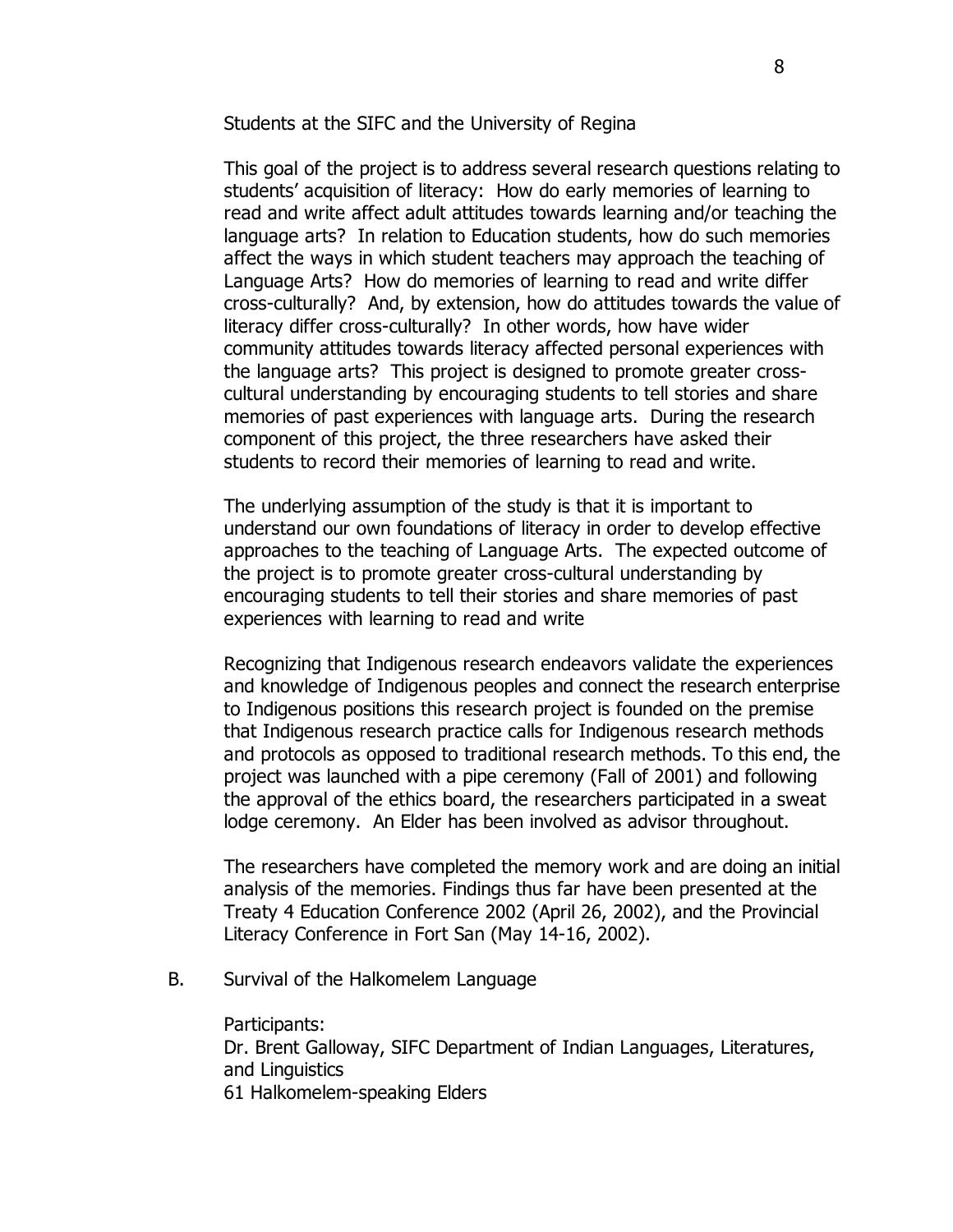With the support of a grant from SSHRC, this project has resulted in the completion of a computerized dictionary of the Halkomelem language, one of the most endangered languages in the country. Dr. Galloway is also digitizing and copying 400 hours of Halkomelem tapes (and about 200 hours of Nooksack tapes and about 200 hours of Samish tapes) onto CD-ROMs, copies of which will be housed in to the Sto:lo Nation archives along with a preliminary word list of the Nooksack language (the last fluent speaker died 1977). To give back to the community from which this knowledge originates, Dr. Galloway has become involved in the new Halkomelem Language Revitalization Project in which he and one of his Sto:lo Nation students collaborated in developing digital camera recordings of lessons, a 3000-word list, and a dictionary which will be used by the Sto:lo Nation's Halkomelem Immersion Program. Dr. Galloway's work provides an important service for the Upriver Halkomelem because there are less than eight fluent speakers of these Upriver dialects. Dr. Galloway assigned copyright for his earlier work A Grammar of Upriver Halkomelem (1993) to the Sto:lo Nation.

C. Indigenous Oral Tradition Histories

Following the submission of her Ph.D. dissertation *Decolonizing Tribal* Histories, Dr. Winona Wheeler received numerous inquiries and requests for research on various aspects of Indigenous oral history from Indigenous communities. Indigenous communities had learned about the study via the "moccasin telegraph" and immediately recognized its applications. The study emerged out of a decade's work in oral history (land claims and community history) research for the Fisher River First Nation of Koostatak, Manitoba, and from studying with Cree, Cree/Assiniboine, Cree Métis and Saulteaux Elders on her own. Indigenous communities are interested in this work because it is helping to broaden mainstream conceptions of "history" by creating space in the academy and in academic discourse for Indigenous intellectual traditions. The work provides insight into Indigenous ways of knowing and transmitting the past and challenges intellectual colonialism.

Dr. Wheeler has since produced an expert witness report, "Indigenous Oral Tradition Histories: An Academic Predicament," for the Samson Cree First Nation in support of their legal action taken against the Federal Government for breach of trust. She is also working with the Assembly of First Nations to create a community-based Treaty Oral Histories Research manual and has been requested to coordinate impact studies using community-based oral history research methods.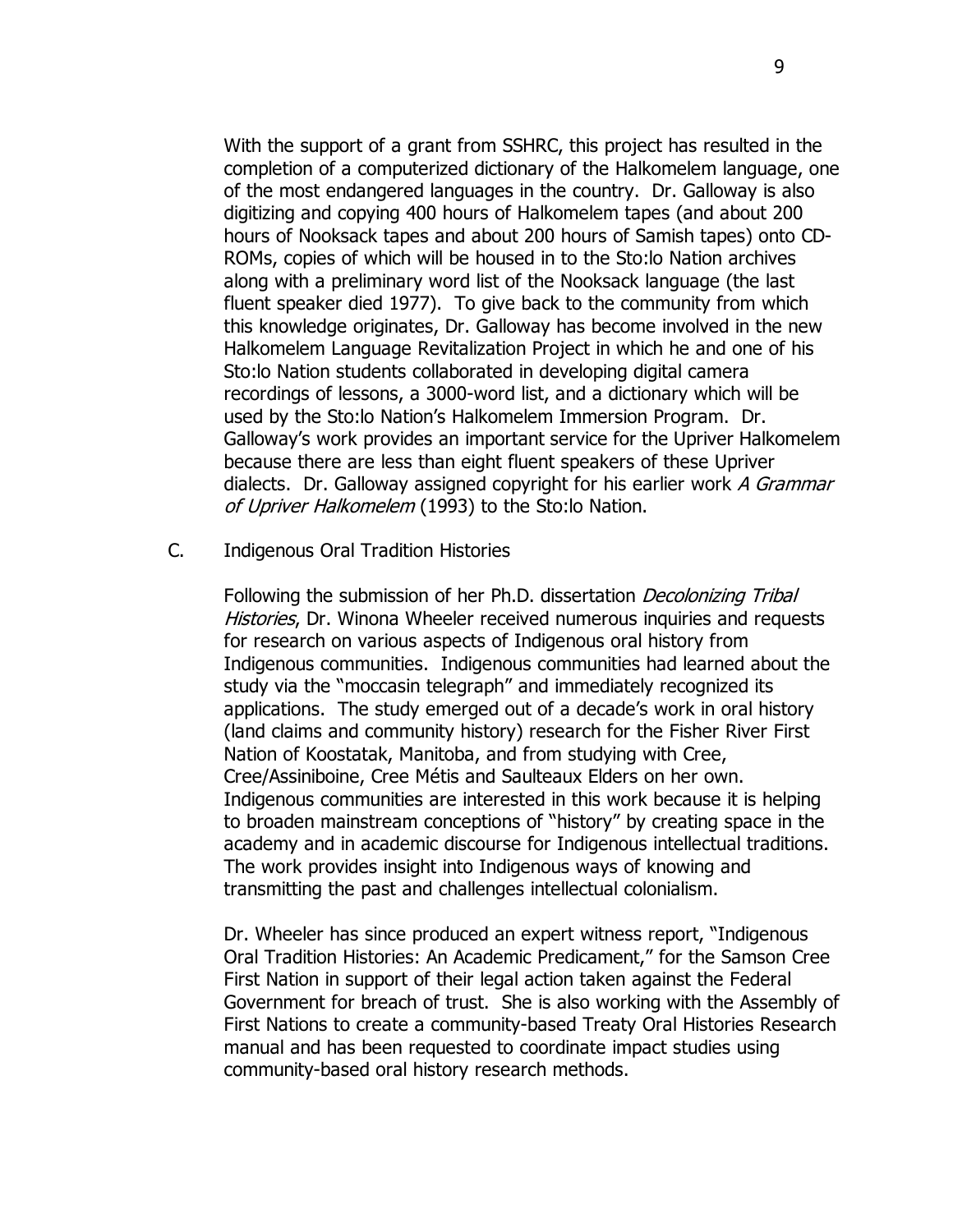#### **IV. NURTURING INDIGENOUS SCHOLARSHIP**

The task of nurturing Indigenous scholarship needs to be tackled on numerous fronts: inclusion of community-based Indigenous scholars in the conceptual categories "researcher" and "scholar"; support and encouragement for the articulation and application of traditional Indigenous research methodologies; development of and support for strategies to encourage undergraduate students to pursue graduate studies; support for graduate students; and increased encouragement of and support for Indigenous scholars already working in the academy.

Because Indigenous scholarship, including research, predates European settlement in North America, Indigenous scholars are not a new or recent phenomenon. Indigenous peoples have their own intellectual traditions and their own scholars on whom they have relied for spiritual and intellectual growth for centuries. It is to these often-overlooked scholars that many younger Indigenous scholars turn for knowledge and guidance to help rebuild our communities. Traditional scholars spend lifetimes conducting research and applying their knowledge but are not judged the same way academic scholars are. The teachings they acquire are useful and their wisdom respected when they internalize, or live by and share, what they have learned. In Indigenous intellectual traditions, knowledge comes with responsibilities. Good knowledge is measured by its positive application in the community, and a true scholar, one who possesses wisdom, is one who has learned how to use knowledge to help the people. Traditional wisdom maintains balance between the physical and metaphysical realms and takes into account categories of understanding—the intuitive, spiritual, and personal—that go beyond the strict confines of the "scientific" paradigm. Indigenous knowledge is grounded in the natural world, which according to most Indigenous peoples includes the physical and metaphysical, and insight requires an understanding of the interrelationship among people, plants, animals and the spiritual realms. Colonialism is as much an intellectual and religious experience as it is physical and economic. Reclaiming Indigenous intellectual traditions and valuing the wisdom of traditional scholars is part and parcel of the larger decolonization movement. The paradigm shift from "Elder as subject" to "Elder as scholar" is concomitant to the shift from "researcher as expert" to "researcher as student" and this shift is necessary if we ever hope to produce research that is truly effective in informing public policy in this country.

Although Section 6 of the "Tri-Council Policy Statement on Ethical Conduct for Research Involving Humans" mentions the use of culturally appropriate methodologies and protocol, the Council also states that they have "not held sufficient discussions with representatives of the affected peoples or groups, or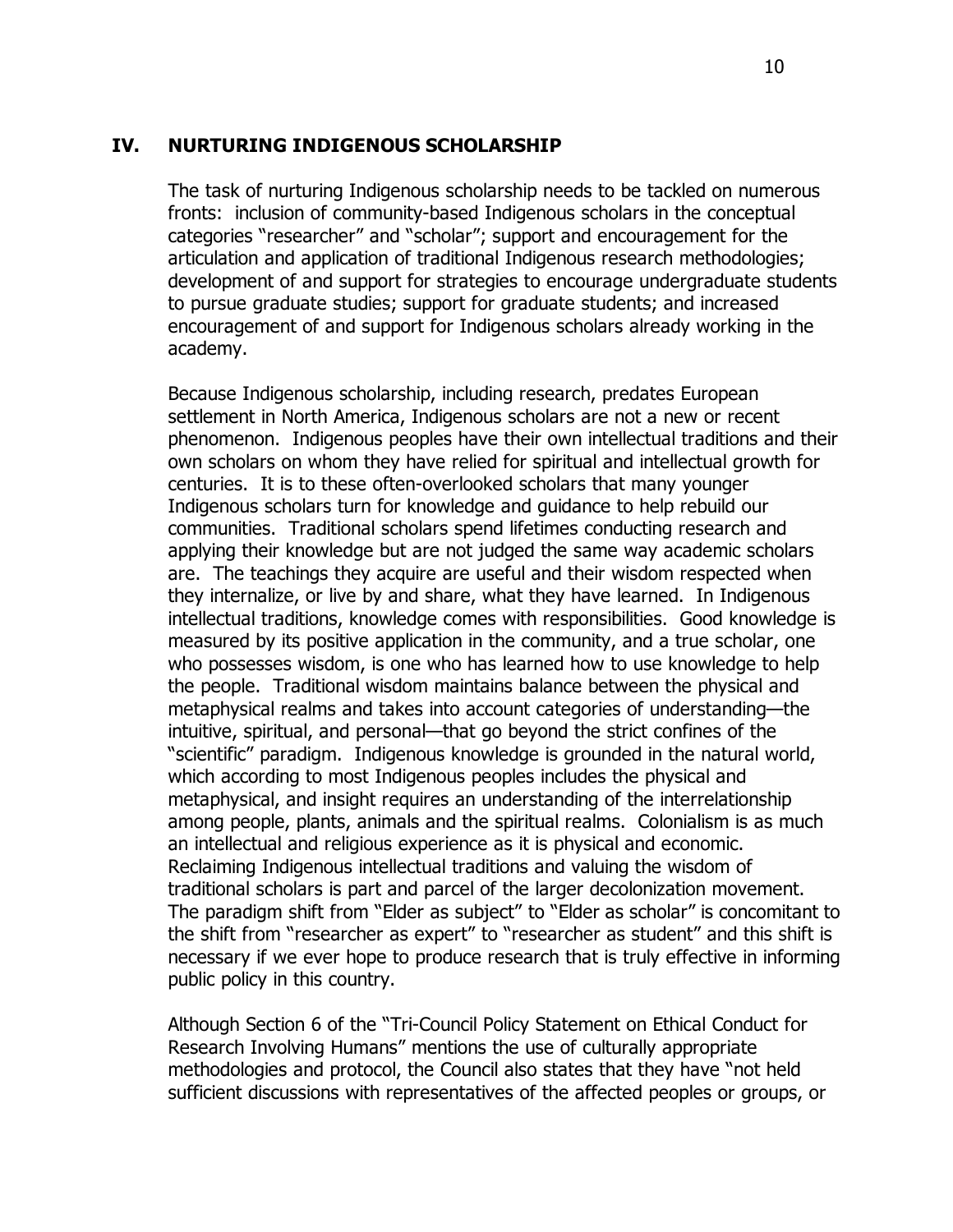with the various organizations or researchers involved. The Councils have therefore decided that it is not yet appropriate to establish policies in this area. The text of Section 6, which builds on the extensive literature on research involving Aboriginal peoples, is intended to serve as a starting point for such discussions" (NSERC, Ethics). However, Indigenous communities and scholars have already commenced this process. A few new books address Indigenous research methods, local ethical research guidelines have been developed by Indigenous institutions and communities, and a fair number of research notes and articles on the subject have been published in little-known predominantly Indigenous journals (Dei et al., 2000; Council of Yukon First Nations, 2000 Tribal College, 1993). However, these specialized and local discussions need to be brought more assertively into the larger academy to educate it on the type of work young Indigenous scholars are pursuing.

Faculty at the SIFC have learned that by involving undergraduate students in research they can both assist students to succeed in their undergraduate studies and encourage them to continue at the graduate level. Most begin their undergraduate studies as mature students with families and, as a result, require support, both financial and other. Furthermore, when they commence their post-secondary education as mature students, they are rarely eligible for scholarships. Many Indigenous students with status under The Indian Act receive some funding from INAC or their band or tribal council. However, because this funding has not increased at the same rate as the demand for postsecondary education, many other Status Indian students must apply for student loans or pay for their own education. Métis and Non-Status Indians are not eligible for funding under *The Indian Act* and must apply for loans or pay for their own education. Because of the scarcity of funds for post-secondary education from the bands and tribal councils many Status Indians receive no funding to pursue graduate studies. Thus, Indigenous students—including Status Indians, Métis, Inuit, and Non-Status—experience a greater need for funding support for graduate studies than their non-Indigenous counterparts since few come from middle or upper-class homes.

Funding is not the only thing that deters Indigenous students from entering graduate studies and ultimately from pursuing a career in academia. Many Indigenous students engaged in advanced research involving human subjects at the undergraduate and graduate levels believe that they are subjected to a double-standard. They regularly encounter publications relating to Indigenous people that were produced before the requirement to conform to the Tri-Council Policy Statement existed. This research was not obtained with the consent of the Indigenous scholars/knowledge-keepers whose narratives are the foundation of that research, and the Indigenous scholars/knowledge-keepers did not review the outcome of the research prior to its publication. Consequently many of these publications distort or misrepresent the original narratives by taking them out-of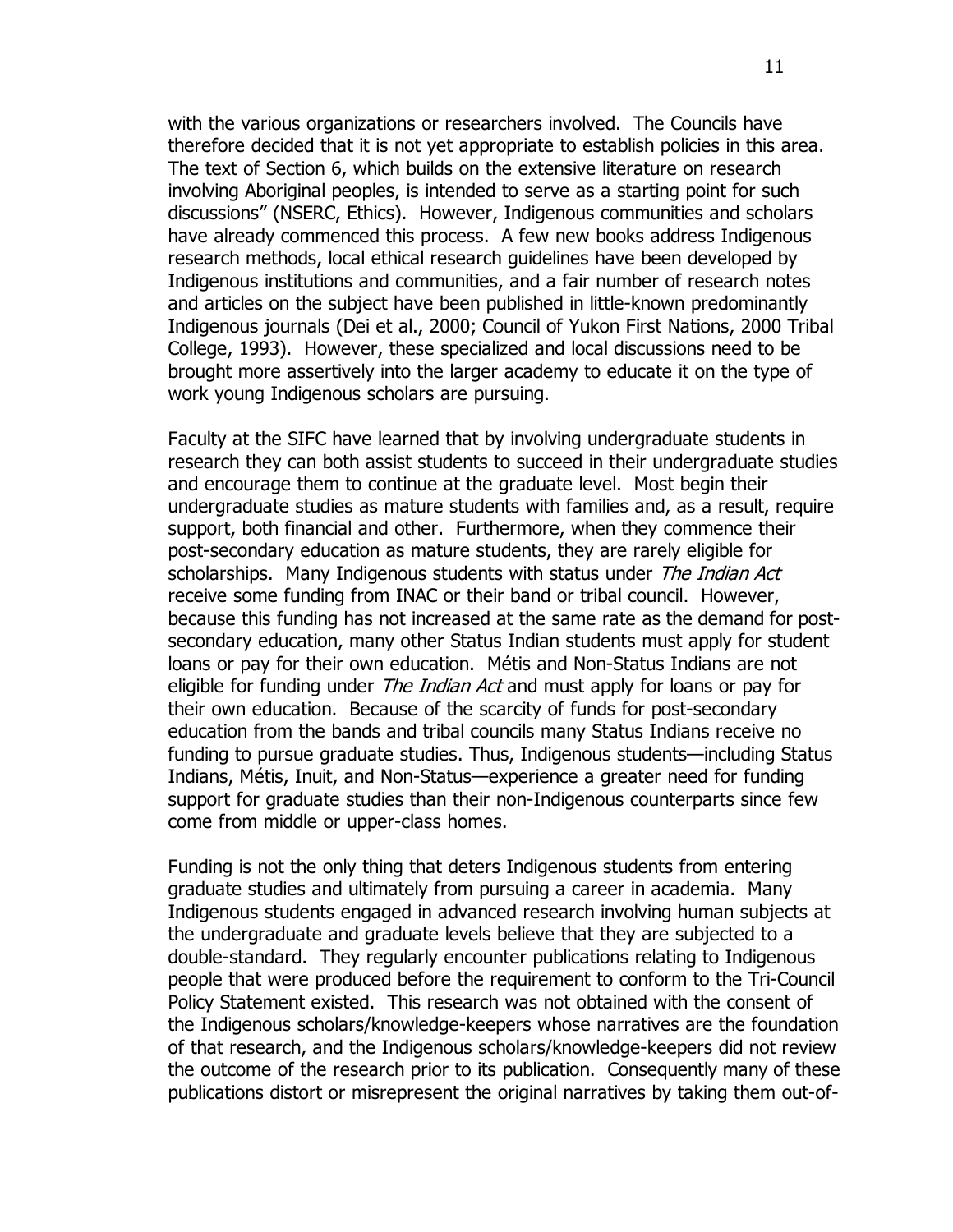context. Still, the same flawed material is often canonized as "seminal" works and accepted as truth. Because of their "insider" knowledge, many Indigenous students quickly see the flaws in this material. However, when they challenge the canonized material using knowledge gleaned from grandmothers, grandfathers, aunts, uncles, and others recognized in their communities as Indigenous scholars/knowledge-keepers, these students are subject to accusations of bias. Like community-based researchers, their knowledge is often considered suspect in the eyes of the academy because it comes from the community rather than coming from "objective" outsiders. Indigenous students are put in a position whereby they either must reject Indigenous knowledge or find "objective" (read western) ways to prove it. However, unlike their non-Indigenous predecessors, they must adhere to the Tri-Council Policy Statement that is often applied so rigidly—as if in an effort to make up for the past—that young Indigenous researchers can become almost paralysed. Having to battle the errors of the past while being hamstrung by new rules can be discouraging for young scholars.

Existing Indigenous scholars employed at Canadian universities are often taxed by community demands for research that falls outside or on the margins of the SSHRC mandate but which takes priority at the Indigenous community level, such as land-claims research, expert witness reports, and other "consulting" projects. These scholars are put in a position where they must choose to conduct research that would benefit their own careers—tri-council grants, peerreviewed journals—or research that would benefit their communities. Because they are cognisant of the history of outside researchers exploiting their communities, Indigenous scholars often feel responsible, as insiders, and choose to give back to their communities by sharing their skills. This choice is reflected on their *Curriculum Vitaes*, which reveal non-traditional career paths that could ultimately hinder advancement in the academy. At the same time, Indigenous scholars at Canadian universities find themselves in an environment in which mainstream academics engage in theoretical debates over the validity and quality of insider research. Granted, some scholars have begun critically evaluating the debate and questioning whose interests are best served by continuing to privilege outsider research. Still many scholars continue to adhere to the belief that insider research is fundamentally biased or flawed.

The dearth of Indigenous scholars in universities places additional burdens on the few there are to sit on a wide range of committees inside and outside the university system. In some instances also, the legacy of colonialism and their current minority status can result in demoralization and a lack of confidence to compete in the mainstream. It is also true that many potential graduate students or potential academics find serving their communities more directly a more practical and rewarding option than pursuing academic careers.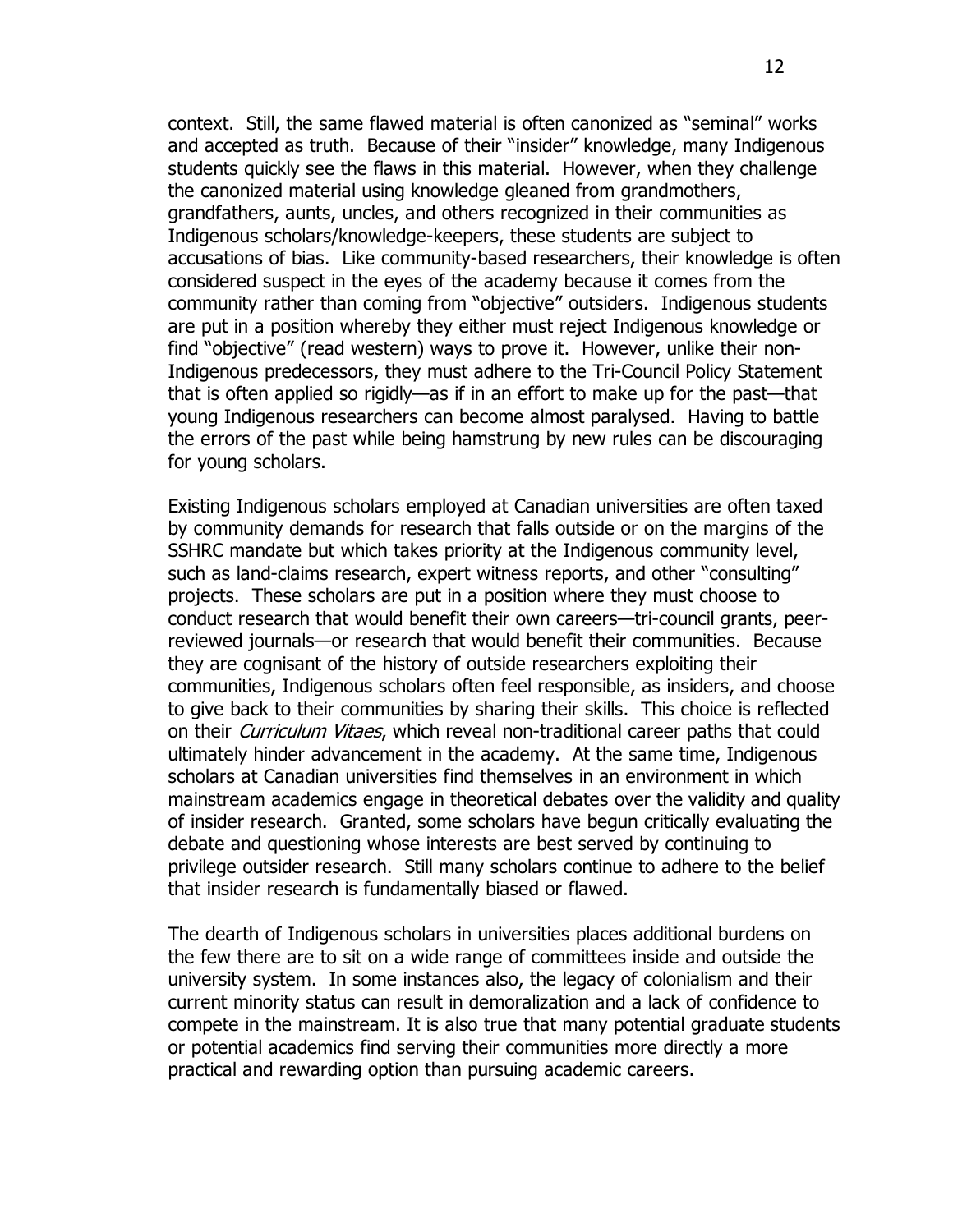#### **V. SHIFTING THE RESEARCH PARADIGM: STRATEGIES FOR CHANGE**

The SIFC recommends that SSHRC promote a movement away from narrow conceptions of what constitutes research. When the research paradigm privileges outsider research as objective (read "scientific") and treats insider research as potentially and sometimes inherently biased, the research that Indigenous communities control and direct often becomes disenfranchised. This paradigm inadvertently promotes the disempowerment of Indigenous communities. Embracing a wider conception of research that would include learning and teaching traditions specific to individual communities and knowledge-keepers would demystify "research" thereby encouraging Indigenous people and communities to becomes partners in research projects. SSHRC needs to be cognisant of Indigenous communities' distrust of and antipathy for mainstream research agendas, which are seen to exploit Indigenous knowledge without giving anything substantive back to the community. It is important to communicate to Indigenous communities that SSHRC acknowledges the problems the communities have encountered and is actively working with them to develop strategies to resolve these problems. To that end, SSHRC needs to emphasize to both researchers and Indigenous communities that researchers are equally, if not more, accountable to their "subject" communities as they are to funding agencies and universities.

In line with SSHRC's A Vision for the Future, applicants should continue to be encouraged to place emphasis on the dissemination of "research results" beyond traditional mechanisms. The history of conventional research demonstrates that, in many cases, research results are generated outside the subject community without community input and tend not to be widely disseminated in the subject community and in related and/or similar interested communities. Researchers working in and with Indigenous communities should, therefore, be required to articulate how they propose to disseminate the results of their research to their subject communities specifically. SSHRC guidelines and procedures should be informed either by the "Ethical Guidelines for Research" developed by the Royal Commission on Aboriginal Peoples or by the guidelines that individual Indigenous communities might have established themselves.

The paradigm that has shaped the research agenda is one that "problematizes the Indian". This paradigm needs to be rethought and deconstructed for what it is—an anachronistic paradigm that is derived from historically racist ideologies. Indigenous people need a shift in the research paradigm to one that "deproblematizes" Indigenous people in theory, method, and practice, and provides a more holistic approach that takes into account a wide range of historical and contemporary conditions. A holistic approach to research would mean that research is not simply an intellectual exercise. Rather, it takes into account that,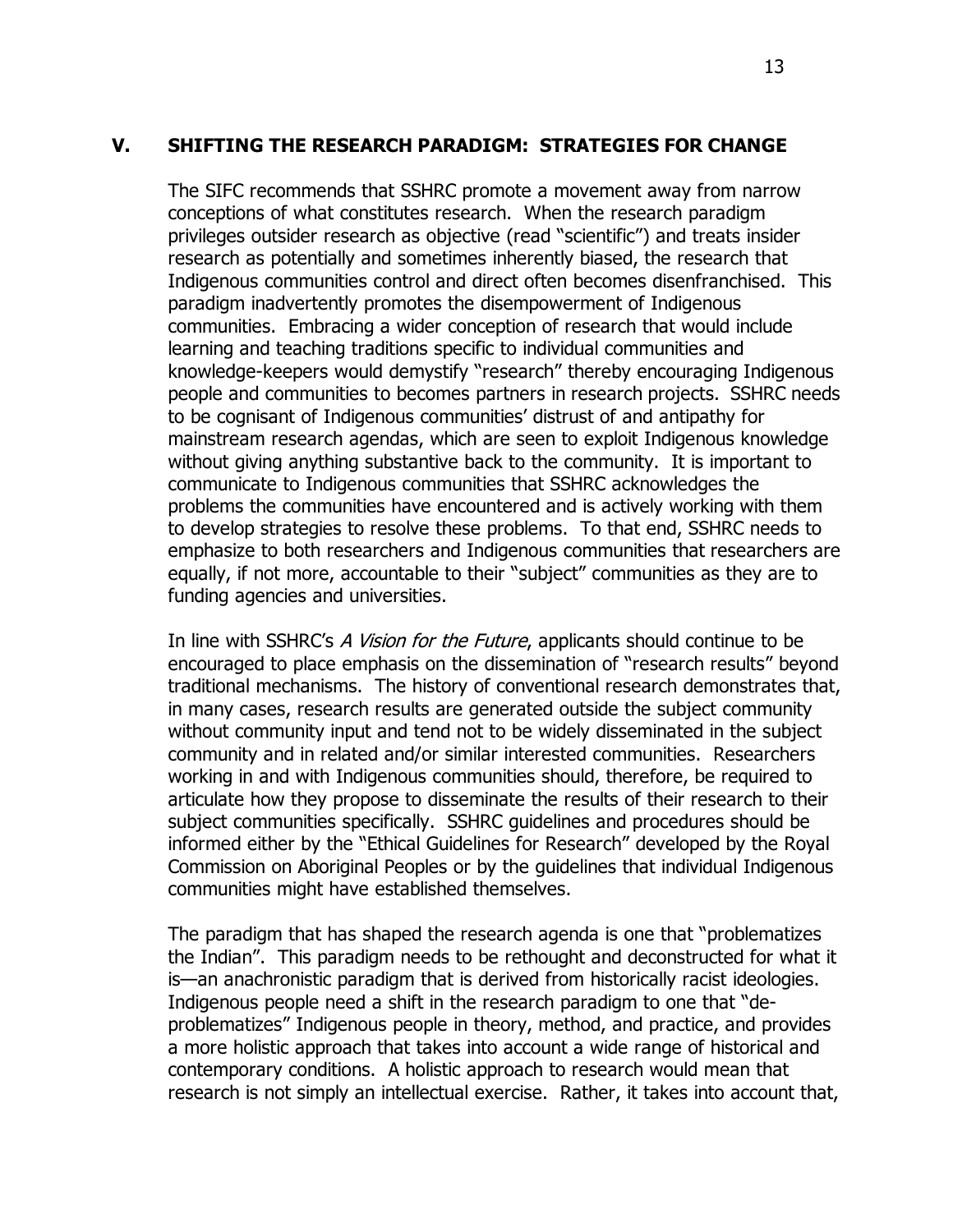in the various Indigenous intellectual traditions, the search for knowledge, understanding, and skills is inherent in every-day life and even in unconventional venues, such as ceremony. When working in an Indigenous context, relationships are crucial because they make it possible for the knowledge to flow between individuals and generations. Indigenous knowledge, whether in the form of stories, song, dance, or ceremony, contain the beliefs, knowledge, history, and language that sustain cultures. It is important that SSHRC encourage researchers working in Indigenous contexts to include communitybased Indigenous scholars/knowledge-keepers not only as Research Collaborators but as Co-investigators, not as tokens but as real partners in the research venture.

To a certain extent, Indigenous/Native/Indian Studies scholars have attempted to advance and facilitate this paradigm shift, and their work has empowered Indigenous communities. However, the attitude in academia that Indigenous/Native/Indian Studies ghettoizes Indigenous people, still exists. The argument continues that if Indigenous content were present across the curriculum, there would be no need for Indigenous Studies as a discipline. This attitude concerns Indigenous people, who believe that the dissolution of Indigenous Studies would be a step backwards and gives them cause to further distrust the academy. That is not to say that Indigenous people would oppose the presence of Indigenous content across the curriculum. Rather it is to emphasize the Indigenous/Native/Indian Studies Departments have given Indigenous people and communities a place and voice of significance in Canadian universities, and those gains should not be taken away.

SSHRC's current review of the CURA program is timely. The CURA program has potential to be of great benefit to Indigenous communities. However, the existing CURA guidelines encourage obscure, short-term benefits, and potentially exploitative research by targeting university-based researchers as lead researchers through conventional publicity campaigns. By targeting universitybased researchers CURA inadvertently privileges individual research agendas over community research needs. In this framework, the researcher determines the research agenda and the research methodologies in isolation, and the community is incorporated as subject and resource when locals are hired for specific tasks determined by researcher. This top-down approach encourages researchers go in search of communities that might be interested in the researchers' research agendas, rather than encouraging communities to seek university-based researchers to meet the communities' research needs. If CURA continues, the program needs to be better advertised at the community level to encourage communities to seek research partnerships with university-based scholars. Likewise, the HSSFC's Community Research and Information Crossroads programme should be continued as it too has the potential to benefit Indigenous communities.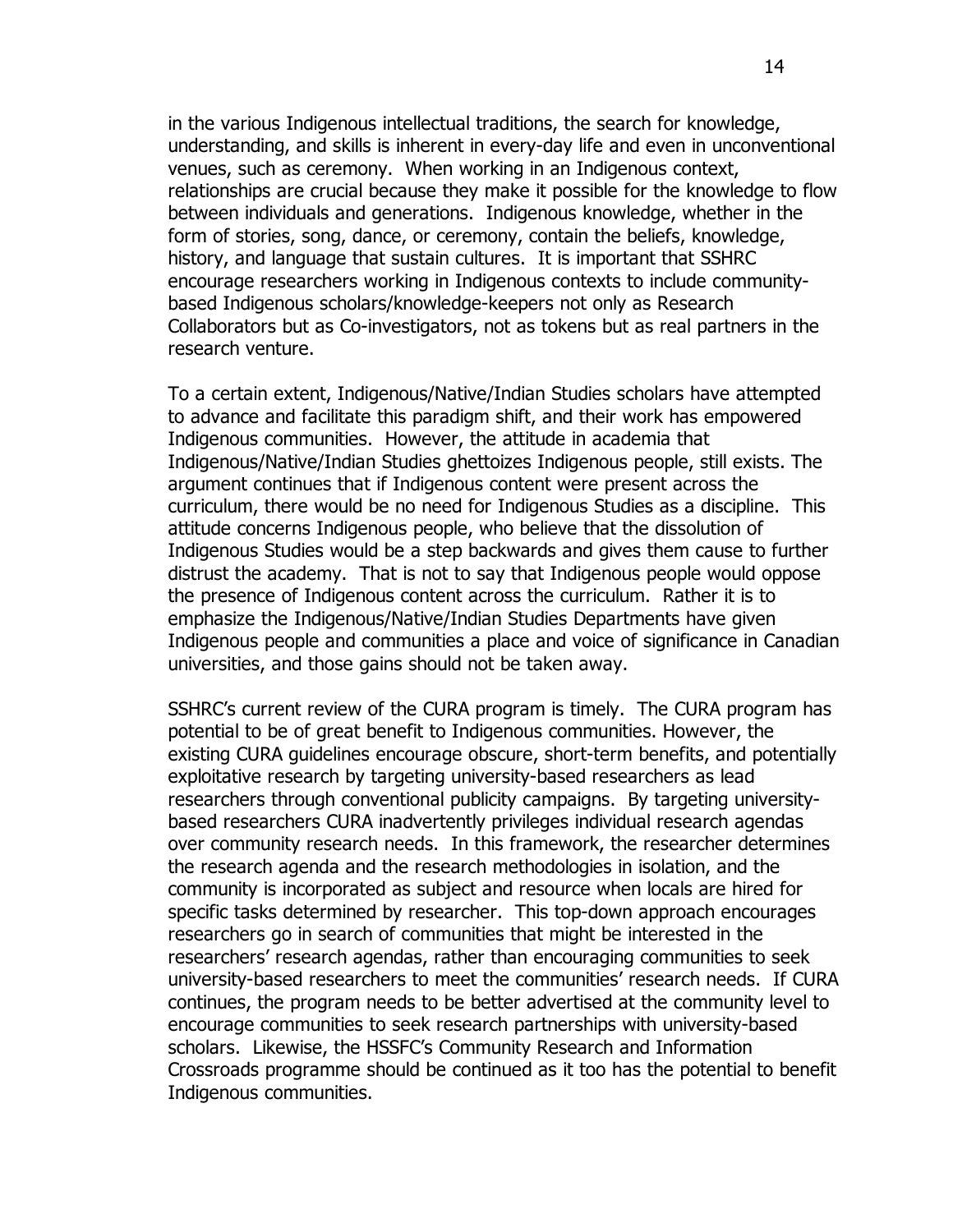## **VI. GUIDELINES AND PROCEDURES FOR AN INDIGENOUS RESEARCH AGENDA**

- 1) Establish goals for an Indigenous-centred research agenda that would
	- A. Shift the research paradigm from one in which the outsider goes into the community to one in which the community insiders take their knowledge out to the larger community.
	- B. Shift the research paradigm from one in which the "academic as expert" studies the "native as other" to one in which the "academic apprentice" studies with the "native as expert".
- 2) Recognize and respect the following Indigenous-centred principles:
	- A. That the roles and responsibilities of Indigenous scholars are multifaceted and more far-reaching than those of mainstream scholars in that
		- a) Indigenous communities expect their scholars to be serviceoriented and that the pursuit of knowledge for the sake of knowledge itself is not an acceptable or pragmatic prerogative at this time;
		- b) Indigenous scholars are expected to serve as translators of Indigenous knowledge and be bridges to transport Indigenous knowledge from its original Indigenous context into the university context;
		- c) Indigenous scholars are expected to shift the research agenda paradigm from one that is university-centred to one that is Indigenous-centred;
		- d) In addition to the above, Indigenous scholars are still also university scholars and are, therefore, expected to meet the standards and expectations set out by their respective institutions;
		- e) That the adept and creative strategies Indigenous scholars are engaging in to meet the expectations of two distinct and often contradictory sets of standards, needs to be recognised, valued, and encouraged.
	- B. That the research needs of Indigenous communities must be defined by Indigenous communities according to their needs and must adhere to research standards determined by them;
	- C. That Indigenous-centred research methods are viable alternatives to Eurocentric research methods;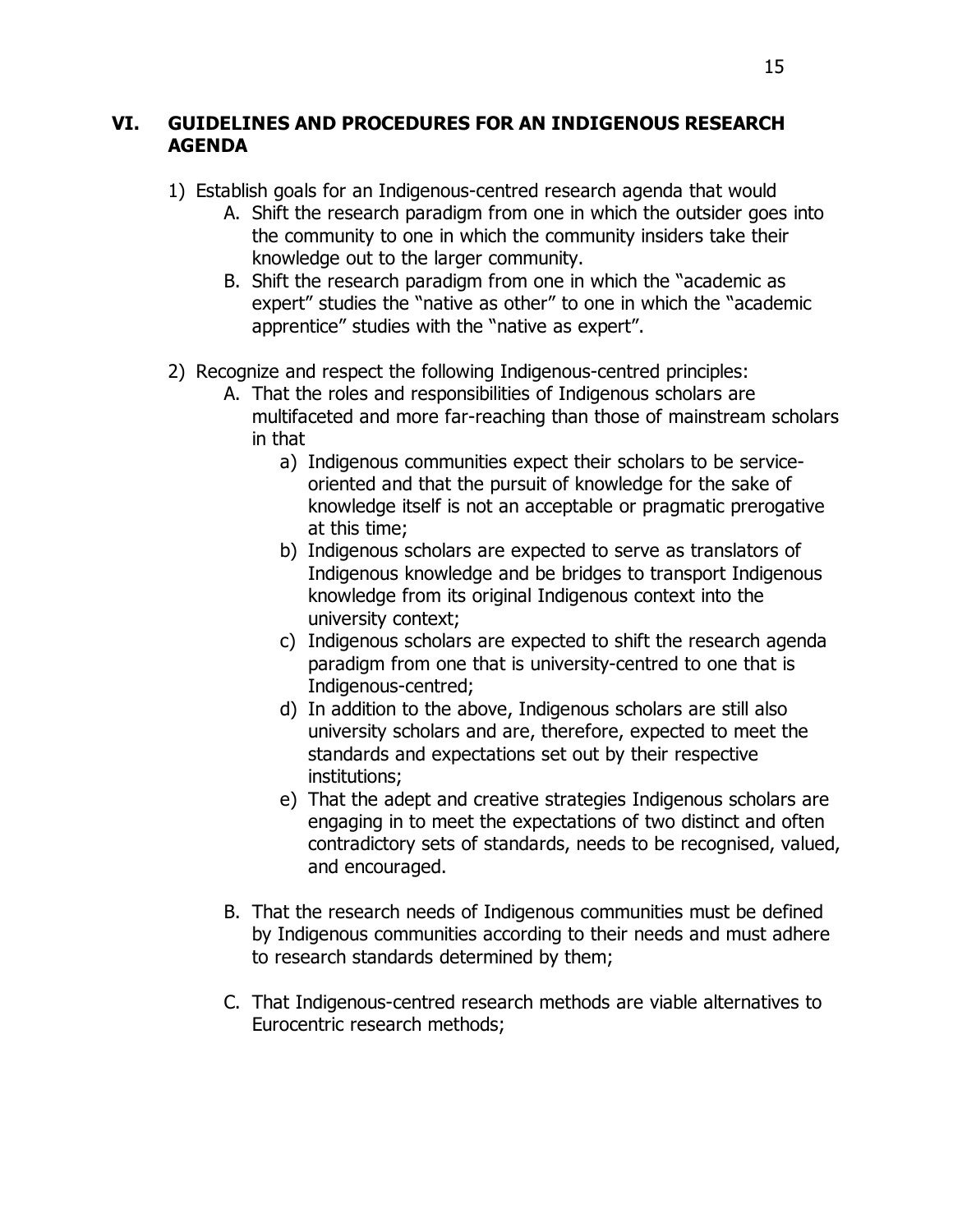- D. That any research agenda concerning any facet of Indigenous history and life be determined by Indigenous people themselves through the collective efforts of their community- and university-based scholars;
- E. That Indigenous, community-based ethical research guidelines be supported by tri-council funding agencies and that where in conflict with tri-council or university ethical research guidelines those of the community take precedence.

# **VII. SOME ISSUES FOR FURTHER DISCUSSION**

We realize that this brief cannot address all of the issues germane to setting a National Indigenous Research Agenda. Striving for a broader conception of research raises the importance of on-going theoretical, methodological, and practical debates that need to take place within Indigenous communities, within the academy, and in joint forums. In this section, we propose to raise a number of issues that we believe need to be addressed:

- Fundamental tenets of social science research—research, science, scholarship, truth, time, objectivity, subjectivity, intersubjectivity;
- Identifying and protecting community-based Indigenous scholars/knowledgekeepers;
- Research designs where traditional or community-based Indigenous scholars are the lead scholars and academics the collaborators;
- Traditional copyright and intellectual property issues that do not fit or conform to existing definitions and whose transmission and ownership is not covered by existing regulations;
- Un-written informed consent;
- Revising the Tri-Council Policy Statement on Ethical Conduct for Research Involving Humans so that it includes a systematic, yet culturally appropriate, strategy for vetting requests for approval of research projects involving Indigenous people and communities.

## **VIII. CONCLUSION**

This brief was based on the premise that it is in the best interest of SSHRC to become more cognisant of the historical and contemporary impact research has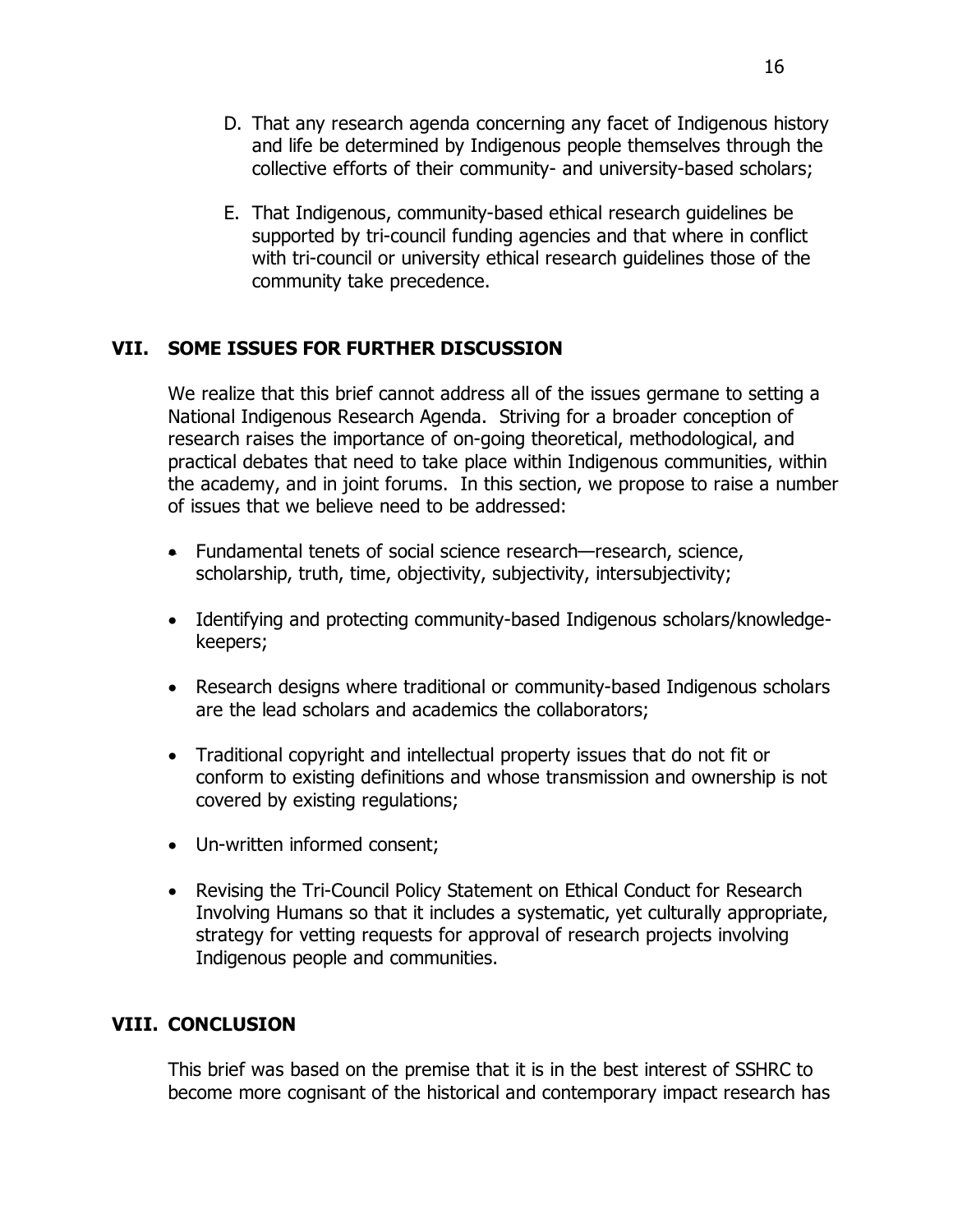had on the everyday lives of Indigenous people. We hope that this recognition will help SSHRC understand why current conceptions of the role and character of research need to be expanded to accommodate the current research needs of Indigenous communities if the products of that research are to be successful in improving the lives of Indigenous people. We anticipate that SSHRC recognizes the need to support and encourage the development of Indigenous scholars and the need for useful research as defined by Indigenous communities. We challenge the Council to look beyond conventional conceptions of and approaches to research to accommodate the changing nature of the relationship between Indigenous people, public policy, and research agendas. Finally, we want to remind the Council that research is never neutral, so it can either be a tool of oppression or a tool of liberation depending on how it is conceptualized, formulated, implemented, and used in the development of public policy.

Sincerely yours,

Prof. Jo-Ann Episkenew, Academic Dean and Associate Professor or English Dr. Winona Wheeler, Dean of the Saskatoon Campus and Associate Professor of Indian Studies Saskatchewan Indian Federated College October 2, 2002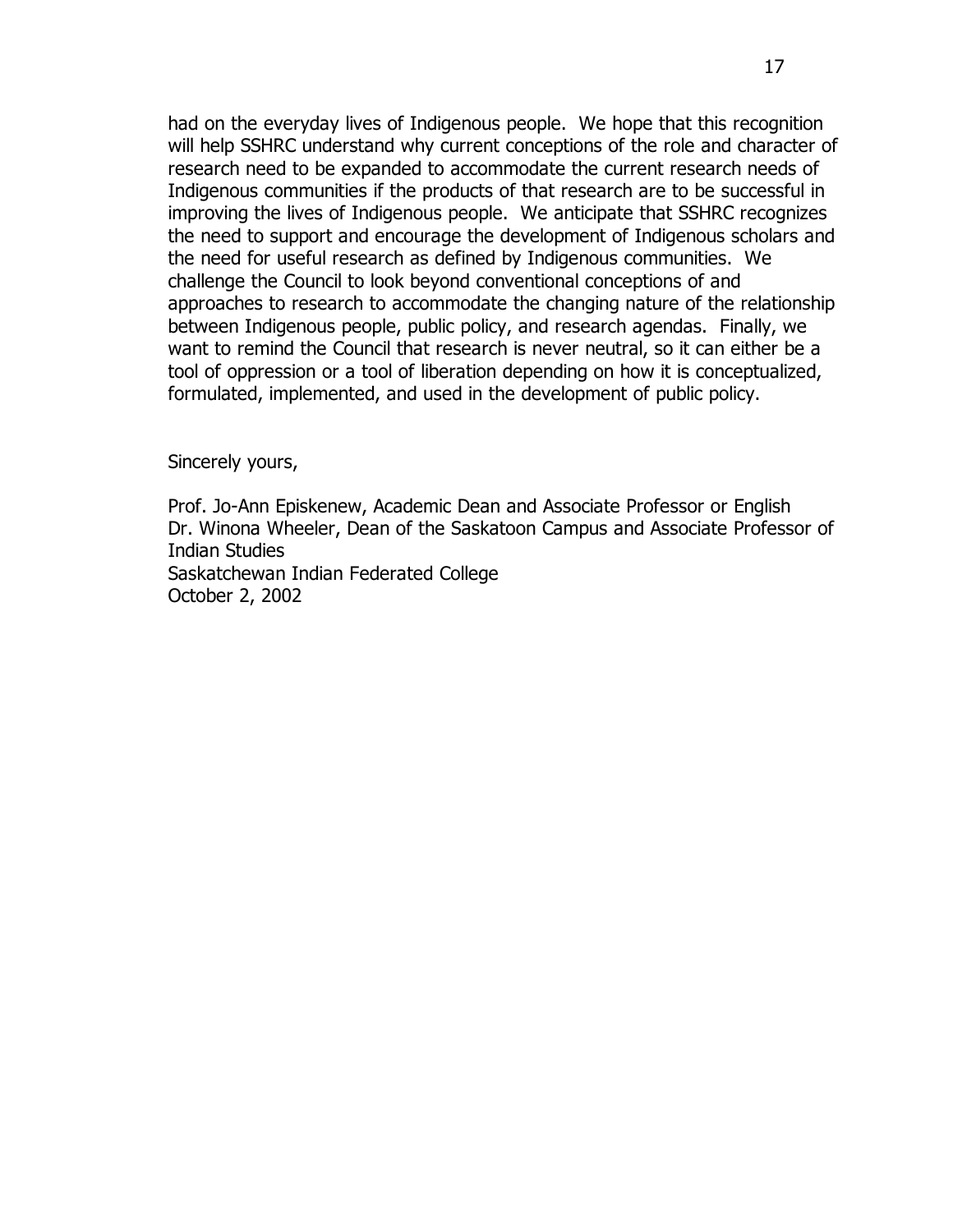#### **References**

- Barden, Jack and Paul Boyer. "Ways of Knowing: Extending the Boundaries of Scholarship." Tribal College (Winter 1993): 12-15.
- Boyer, Paul. "The Utility of Scholarship: An Interview with John Red Horse." Tribal College (Winter 1993): 18-19.
- Canadian Plains Research Center. Proceedings of the Plains Cree Conference held in Fort Ou'Appelle October 24, 25 and 26, 1975. Regina: University of Regina, 1979.
- Canadian Society for Circumpolar Health. International Workshop on Ethical Issues in Health Research Among Circumpolar Indigenous Populations: Background Papers and Documents. Inuvik, NWT: Canadian Society for Circumpolar Health, 1995.
- Council of Yukon First Nations. Traditional Knowledge Research Guidelines: A Guide for Researchers in the Yukon. Whitehorse: The Council of Yukon First Nations, August 2000.
- Die, George J. Sefi, Budd L. Hall, and Dorothy Goldin Rosenberg. Eds. *Indigenous* Knowledge in Global Contexts: Multiple Readings of Our World. Toronto: University of Toronto Press, 2000.
- Frank, Lyle. The Production of Aboriginal Culture: A Resource and Information Guide on Cultural Appropriation. Westbank, BC: Association of Aboriginal Post-Secondary Institutes, Education Resource Centre, 1997.
- Gayton Swisher, Karen. "From Passive to Active Research in Indian Country." Tribal College (Winter 1993): 4-5.
- Michell, Herman. "Pakitinâsowin: Tobacco Offerings in Exchange for Stories and the Ethic of Reciprocity in First Nations Research." http://www.sifc.edu/Indian%20> Studies/IndigenousThought/fall99/tobacco.htm [accessed 4/20/02].
- Noley, Grayson. "Finding New Answers to Old Questions: By Working Together, Universities and Tribal Colleges Can Meet the Research Needs of American Indian Communities." Tribal College (Winter 1993): 24-27.
- Royal Commission on Aboriginal Peoples. Report of the Royal Commission on Aboriginal Peoples, Vol. 5, Renewal: A Twenty-Year Commitment. Ottawa: Minister of Supply and Services Canada, 1996.